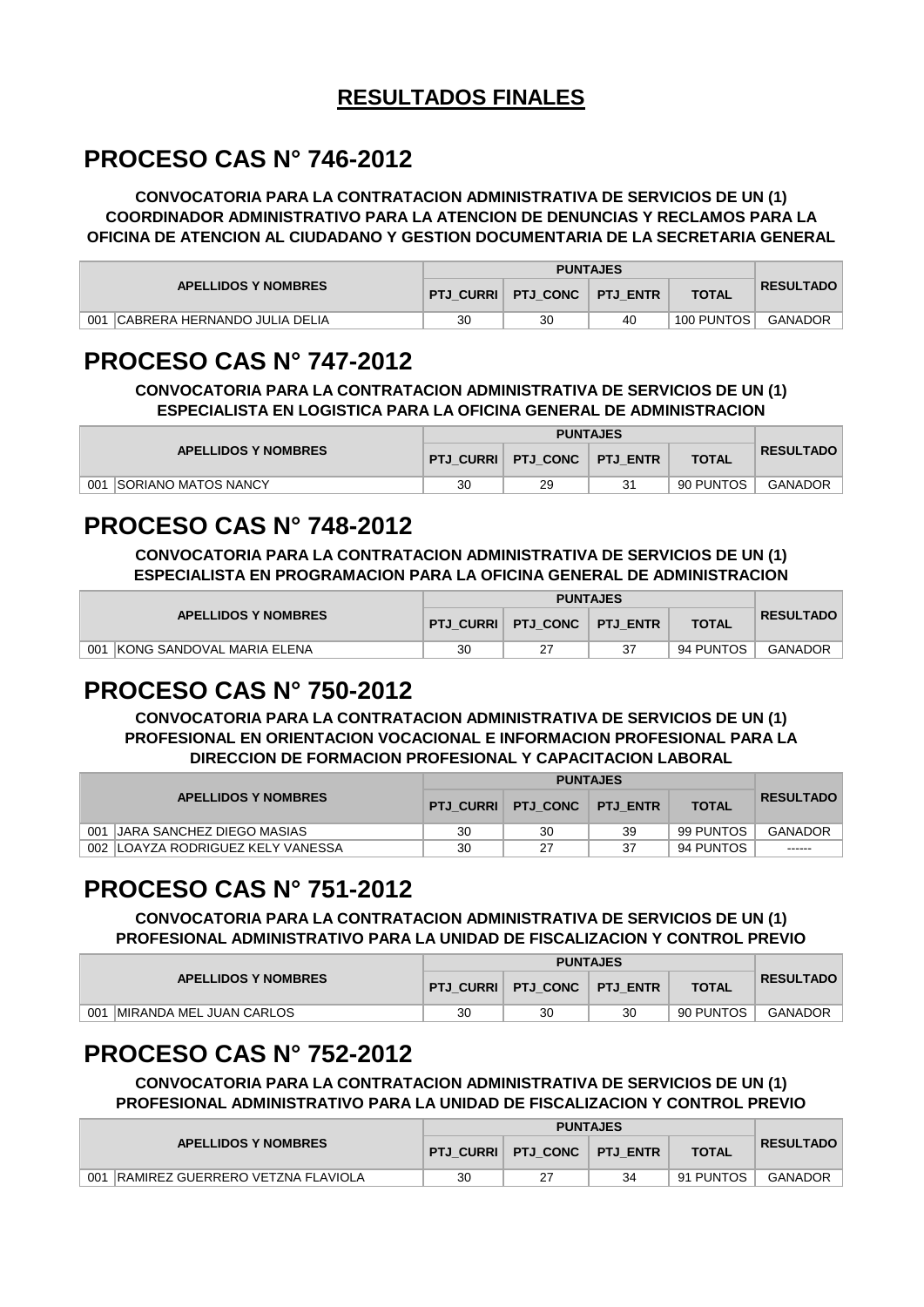## **PROCESO CAS N° 753-2012**

**CONVOCATORIA PARA LA CONTRATACION ADMINISTRATIVA DE SERVICIOS DE UN (1) ESPECIALISTA EN MONITOREO PARA EL FORTALECIMIENTO DE COMPETENCIAS PARA LA DIRECCION DE FORMACION PROFESIONAL Y CAPACITACION LABORAL**

| <b>APELLIDOS Y NOMBRES</b>      |    | PTJ CURRI   PTJ CONC   PTJ ENTR |    | <b>TOTAL</b> | <b>RESULTADO</b> |
|---------------------------------|----|---------------------------------|----|--------------|------------------|
| 001 INEYRA GIL PAMELA GERALDINE | 30 | 30                              | 38 | 98 PUNTOS    | GANADOR          |

#### **PROCESO CAS N° 754-2012**

**CONVOCATORIA PARA LA CONTRATACION ADMINISTRATIVA DE SERVICIOS DE UN (1) ANALISTA DE CONTRATACIONES III PARA LA UNIDAD DE ABASTECIMIENTO Y SERVICIOS AUXILIARES DE LA OFICINA GENERAL DE ADMINISTRACION**

|                                       |    |                      | <b>PUNTAJES</b> |              |                  |
|---------------------------------------|----|----------------------|-----------------|--------------|------------------|
| <b>APELLIDOS Y NOMBRES</b>            |    | PTJ_CURRI   PTJ_CONC | <b>PTJ ENTR</b> | <b>TOTAL</b> | <b>RESULTADO</b> |
| LLLAJA MARQUEZ MARTHA MILAGROS<br>001 | 30 |                      | 40              | 91 PUNTOS    | <b>GANADOR</b>   |

#### **PROCESO CAS N° 755-2012**

**CONVOCATORIA PARA LA CONTRATACION ADMINISTRATIVA DE SERVICIOS DE UN (1) APOYO TECNICO EN ELECTRICIDAD PARA LA OFICINA GENERAL DE ADMINISTRACION**

|                                     |    | <b>PUNTAJES</b>      |                 |              |                  |  |  |
|-------------------------------------|----|----------------------|-----------------|--------------|------------------|--|--|
| <b>APELLIDOS Y NOMBRES</b>          |    | PTJ CURRI   PTJ CONC | <b>PTJ ENTR</b> | <b>TOTAL</b> | <b>RESULTADO</b> |  |  |
| 001<br>ICALDERON MONTOYA BLAS ELMER | 30 | 30                   | 37              | 97 PUNTOS    | <b>GANADOR</b>   |  |  |
| IAMANZO BARRETO JOSE ALBERTO<br>002 | 30 | 30                   | 27              | 87 PUNTOS    | -------          |  |  |

## **PROCESO CAS N° 756-2012**

**CONVOCATORIA PARA LA CONTRATACION ADMINISTRATIVA DE SERVICIOS DE UN (1) ESPECIALISTA EN NORMALZIACION Y CERTIFICACION DE COMPETENCIAS LABORALES PARA LA DIRECCION DE NORMALZIACION Y CERTIFICACION DE COMPETENCIAS LABORALES**

|     | <b>APELLIDOS Y NOMBRES</b>           | <b>PTJ CURRII</b> | PTJ CONC FTJ ENTR |    | <b>TOTAL</b> | <b>RESULTADO</b> |
|-----|--------------------------------------|-------------------|-------------------|----|--------------|------------------|
| 001 | <b>IGUERRERO JIMENEZ MARI CARMEN</b> | 30                | 27                | 38 | 95 PUNTOS    | <b>GANADOR</b>   |
| 002 | VILLANUEVA ARAUJO JOSE ANTONIO       | 30                | 30                | 25 | 85 PUNTOS    | -------          |

# **PROCESO CAS N° 757-2012**

**CONVOCATORIA PARA LA CONTRATACION ADMINISTRATIVA DE SERVICIOS DE UN (1) ESPECIALISTA EN NORMALIZACION Y CERTIFICACION DE COMPETENCIAS LABORALES PARA LA DIRECCION DE NORMALZIACION Y CERTIFICACION DE COMPETENCIAS LABORALES**

| <b>APELLIDOS Y NOMBRES</b>                      |    | PTJ CURRI   PTJ CONC   PTJ ENTR |    | <b>TOTAL</b> | <b>RESULTADO</b> |
|-------------------------------------------------|----|---------------------------------|----|--------------|------------------|
| PALOMINO RAMIREZ DE ANDRES HAYDEE JACQUI<br>001 | 30 | 30                              | 35 | 95 PUNTOS    | GANADOR          |

## **PROCESO CAS N° 758-2012**

**CONVOCATORIA PARA LA CONTRATACION ADMINISTRATIVA DE SERVICIOS DE UN (1) ESPECIALISTA EN NORMALIZACION Y CERTIFICACION DE COMPETENCIAS LABORALES PARA LA DIRECCION DE NORMALIZACION Y CERTIFICACION DE COMPETENCIAS LABORALES**

| <b>APELLIDOS Y NOMBRES</b>              |    | PTJ CURRI   PTJ CONC | <b>PTJ ENTR</b> | <b>TOTAL</b> | <b>RESULTADO</b> |
|-----------------------------------------|----|----------------------|-----------------|--------------|------------------|
| 001<br>ICRISOSTOMO CAHUANA PABLO ADOLFO | 30 | 24                   | 38              | 92 PUNTOS    | <b>GANADOR</b>   |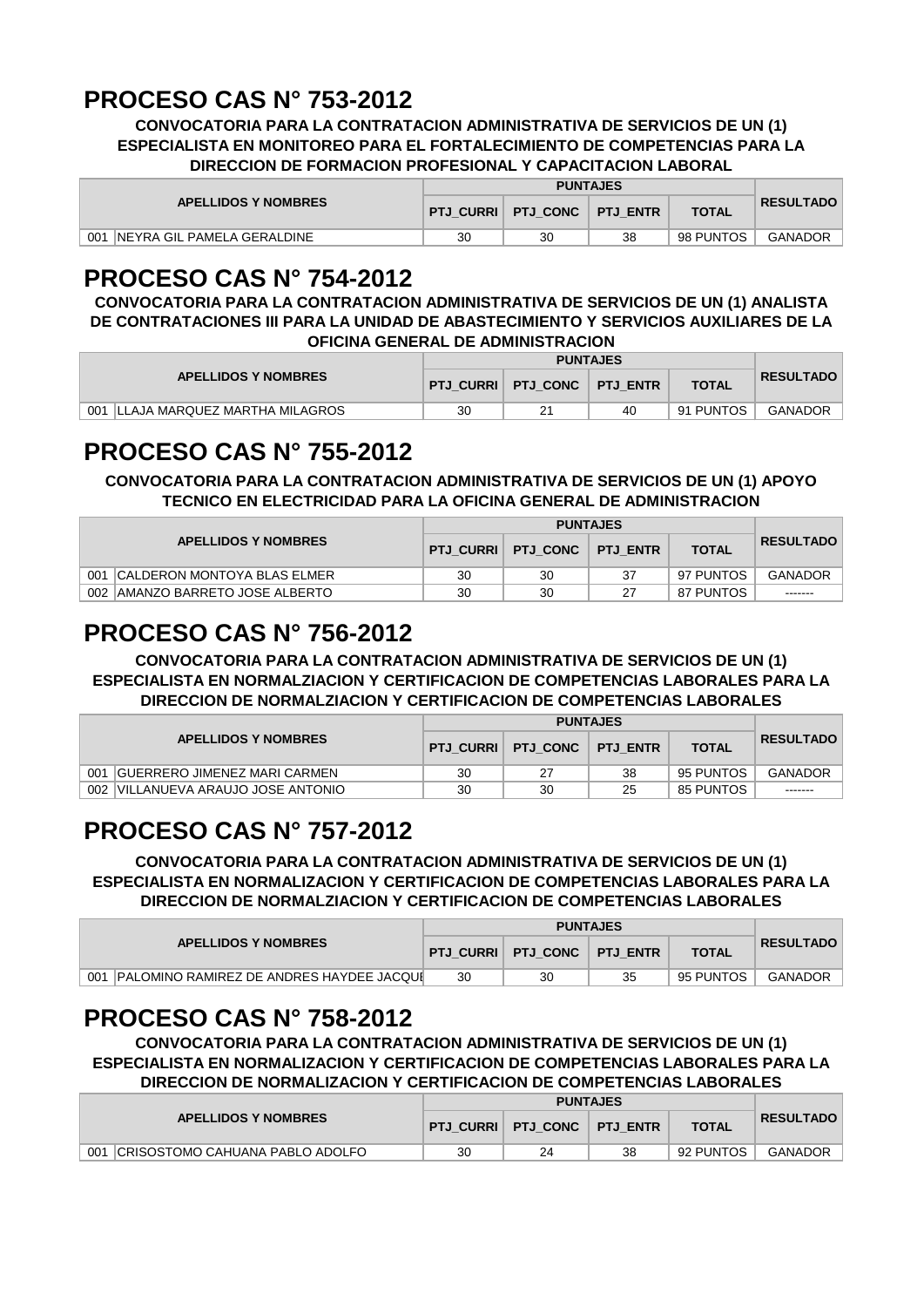## **PROCESO CAS N° 759-2012**

**CONVOCATORIA PARA LA CONTRATACION ADMINISTRATIVA DE SERVICIOS DE UN (1) ESPECIALISTA EN NORMALIZACION Y CERTIFICACION DE COMPETENCIAS LABORALES PARA LA DIRECCION DE NORMALIZACION Y CERTIFICACION DE COMPETENCIAS LABORALES**

| <b>APELLIDOS Y NOMBRES</b>              |    | <b>PTJ CURRI PTJ CONC PTJ ENTR</b> |            | <b>TOTAL</b> | <b>RESULTADO</b> |
|-----------------------------------------|----|------------------------------------|------------|--------------|------------------|
| 001<br>IGALVEZ FALLA CHRISTHOPHER ERICK | 30 | 30                                 | <b>NSP</b> | 60 PUNTOS    | -------          |

#### **PROCESO CAS N° 760-2012**

**CONVOCATORIA PARA LA CONTRATACION ADMINISTRATIVA DE SERVICIOS DE UN (1) SOPORTE INFORMATICO PARA LA OFICINA DE TECNOLOGIAS DE LA INFORMACION Y COMUNICACIONES DE LA OFICINA GENERAL DE ESTADISTICA Y TECNOLOGIAS DE LA INFORMACION Y COMUNICACIONES**

|                                         |    | <b>PUNTAJES</b>                 |    |              |                  |  |  |
|-----------------------------------------|----|---------------------------------|----|--------------|------------------|--|--|
| <b>APELLIDOS Y NOMBRES</b>              |    | PTJ CURRI   PTJ CONC   PTJ ENTR |    | <b>TOTAL</b> | <b>RESULTADO</b> |  |  |
| 001<br>IESCUDERO VALVERDE ELIDA SOCORRO | 30 | 30                              | 38 | 98 PUNTOS    | <b>GANADOR</b>   |  |  |

## **PROCESO CAS N° 761-2012**

**CONVOCATORIA PARA LA CONTRATACION ADMINISTRATIVA DE SERVICIOS DE UN (1) ESPECIALISTA EN REDES Y COMUNICACIONES DE DATOS PARA LA OFICINA DE TECNOLOGIAS DE LA INFORMACION Y COMUNICACIONES DE LA OFICINA GENERAL DE ESTADISTICA Y TECNOLOGIAS DE LA INFORMACION Y COMUNICACIONES**

| <b>APELLIDOS Y NOMBRES</b>        |    | <b>PTJ CURRI PTJ CONC FTJ ENTR</b> |    | <b>TOTAL</b> | <b>RESULTADO</b> |
|-----------------------------------|----|------------------------------------|----|--------------|------------------|
| 001<br>ROJAS AYERVE YURI ESUSEBIO | 30 | 30                                 | 37 | 97 PUNTOS    | <b>GANADOR</b>   |

## **PROCESO CAS N° 762-2012**

**CONVOCATORIA PARA LA CONTRATACION ADMINISTRATIVA DE SERVICIOS DE UN (1) ASESOR EN TECNOLOGIAS DE INFORMACION Y COMUNICACIONES PARA LA OFICINA DE TECNOLOGIAS DE LA INFORMACION Y COMUNICACIONES DE LA OFICINA GENERAL DE ESTADISTICA Y TECNOLOGIAS DE LA INFORMACION Y COMUNICACIONES**

| <b>APELLIDOS Y NOMBRES</b>          |    | PTJ CURRI   PTJ CONC | <b>PTJ ENTR</b> | <b>TOTAL</b> | <b>RESULTADO</b> |
|-------------------------------------|----|----------------------|-----------------|--------------|------------------|
| 001 TARMEÑO CHAVARRIA JOHNNY ALBINO | 30 | 30                   | 37              | 97 PUNTOS    | <b>GANADOR</b>   |
| 002 TORRES JIMENEZ ELEAZAR OBED     | 30 | 23                   | 27              | 80 PUNTOS    | -------          |

## **PROCESO CAS N° 763-2012**

**CONVOCATORIA PARA LA CONTRATACION ADMINISTRATIVA DE SERVICIOS DE UN (1) SOPORTE DE APLICACIONES PARA LA OFICINA DE TECNOLOGIAS DE LA INFORMACION Y COMUNICACIONES DE LA OFICINA GENERAL DE ESTADISTICA Y TECNOLOGIAS DE LA INFORMACION Y** 

**COMUNICACIONES**

| <b>APELLIDOS Y NOMBRES</b>                |    | PTJ CURRI   PTJ CONC   PTJ ENTR |    | <b>TOTAL</b> | <b>RESULTADO</b> |
|-------------------------------------------|----|---------------------------------|----|--------------|------------------|
| 001<br>IMATIENZO LOYOLA ALEXANDER SEGUNDO | 30 | 30                              | 38 | 98 PUNTOS    | GANADOR          |

## **PROCESO CAS N° 764-2012**

**CONVOCATORIA PARA LA CONTRATACION ADMINISTRATIVA DE SERVICIOS DE UN (1) ANALISTA - PROGRAMADOR PARA LA OFICINA DE TECNOLOGIAS DE LA INFORMACION Y COMUNICACIONES DE LA OFICINA GENERAL DE ESTADISTICA Y TECNOLOGIAS DE LA INFORMACION Y** 

**COMUNICACIONES**

| <b>APELLIDOS Y NOMBRES</b>           |    | PTJ CURRI   PTJ CONC   PTJ ENTR |    | <b>TOTAL</b> | <b>RESULTADO</b> |
|--------------------------------------|----|---------------------------------|----|--------------|------------------|
| 001<br>IZUMAETA MORI MARIO ALEJANDRO | 30 |                                 | 39 | 96 PUNTOS    | <b>GANADOR</b>   |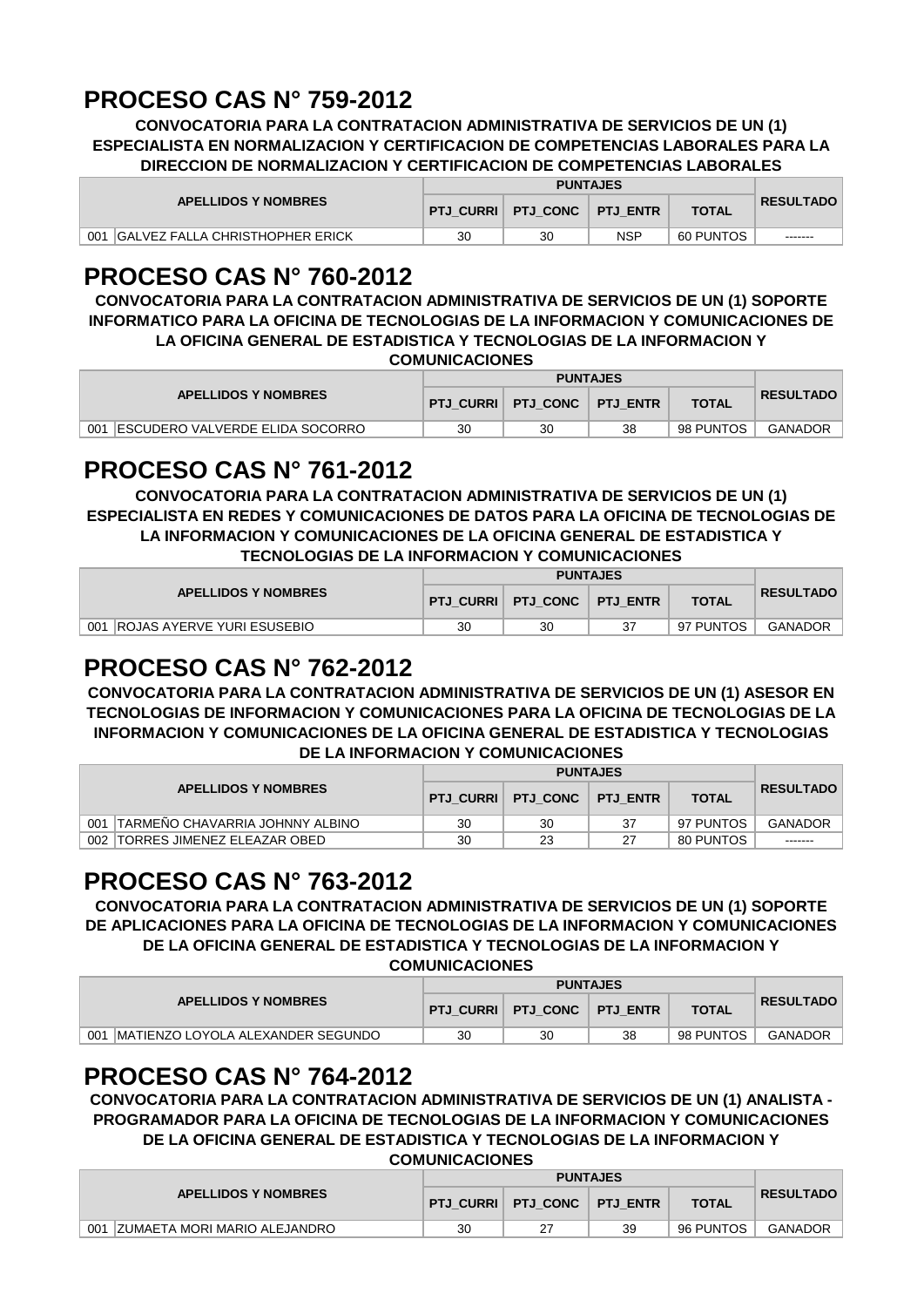## **PROCESO CAS N° 765-2012**

**CONVOCATORIA PARA LA CONTRATACION ADMINISTRATIVA DE SERVICIOS DE UN (1) ANALISTA - PROGRAMADOR PARA LA OFICINA DE TECNOLOGIAS DE LA INFORMACION Y COMUNICACIONES DE LA OFICINA GENERAL DE ESTADISTICA Y TECNOLOGIAS DE LA INFORMACION Y COMUNICACIONES**

| <b>APELLIDOS Y NOMBRES</b>              |    | PTJ_CURRI   PTJ_CONC | <b>PTJ ENTR</b> | <b>TOTAL</b> | <b>RESULTADO</b> |
|-----------------------------------------|----|----------------------|-----------------|--------------|------------------|
| 001<br>ESPINOZA SURICHAQUI MIGUEL ANGEL | 30 |                      | 35              | 92 PUNTOS    | GANADOR          |

## **PROCESO CAS N° 766-2012**

**CONVOCATORIA PARA LA CONTRATACION ADMINISTRATIVA DE SERVICIOS DE UN (1) SOPORTE TECNICO PARA LA OFICINA DE TECNOLOGIAS DE LA INFORMACION Y COMUNICACIONES DE LA OFICINA GENERAL DE ESTADISTICA Y TECNOLOGIAS DE LA INFORMACION Y COMUNICACIONES**

| <b>APELLIDOS Y NOMBRES</b>          |    | PTJ CURRI   PTJ CONC   PTJ ENTR |    | <b>TOTAL</b> | <b>RESULTADO</b> |
|-------------------------------------|----|---------------------------------|----|--------------|------------------|
| 001<br> RAMOS DIAZ DWIGHT GRIMANIEL | 30 | 30                              | 35 | 95 PUNTOS    | GANADOR          |

## **PROCESO CAS N° 767-2012**

**CONVOCATORIA PARA LA CONTRATACION ADMINISTRATIVA DE SERVICIOS DE UN (1) SOPORTE TECNICO PARA LA OFICINA DE TECNOLOGIAS DE LA INFORMACION Y COMUNICACIONES DE LA OFICINA GENERAL DE ESTADISTICA Y TECNOLOGIAS DE LA INFORMACION Y COMUNICACIONES**

|                                      |                  | <b>PUNTAJES</b>   |    |              |                  |  |  |
|--------------------------------------|------------------|-------------------|----|--------------|------------------|--|--|
| <b>APELLIDOS Y NOMBRES</b>           | <b>PTJ CURRI</b> | PTJ CONC FTJ ENTR |    | <b>TOTAL</b> | <b>RESULTADO</b> |  |  |
| MASUDA CALDERON CESAR ALBERTO<br>001 | 30               | 30                | 34 | 94 PUNTOS    | <b>GANADOR</b>   |  |  |

## **PROCESO CAS N° 768-2012**

**CONVOCATORIA PARA LA CONTRATACION ADMINISTRATIVA DE SERVICIOS DE TRES (3) ASCENSORISTAS PARA LA OFICINA DE DEFENSA NACIONAL**

|     | <b>APELLIDOS Y NOMBRES</b>        | <b>PTJ CURRII</b> | <b>PTJ CONC</b> | <b>PTJ ENTR</b> | <b>TOTAL</b> | <b>RESULTADO</b> |
|-----|-----------------------------------|-------------------|-----------------|-----------------|--------------|------------------|
| 001 | RAMIREZ PASTOR BALOIS HUMBERTO    | 30                | 30              | 40              | 100 PUNTOS   | GANADOR          |
|     | 002 SANTOS GARGATTE FIDEL ALONSO  | 30                | 30              | 40              | 100 PUNTOS   | GANADOR          |
|     | 003 VARGAS VARGAS SILVIA CATERINE | 30                | 30              | 40              | 100 PUNTOS   | GANADOR          |

## **PROCESO CAS N° 769-2012**

**CONVOCATORIA PARA LA CONTRATACION ADMINISTRATIVA DE SERVICIOS DE UN (1) ABOGADO(A) PARA EL PROCEDIMIENTO DE ACCESO A LA INFORMACION PUBLICA PARA LA OFICINA DE ATENCION AL CIUDADANO Y GESTION DOCUMENTARIA DE LA SECRETARIA GENERAL**

| <b>APELLIDOS Y NOMBRES</b>          |    | PTJ CURRI   PTJ CONC | <b>PTJ ENTR</b> | <b>TOTAL</b> | <b>RESULTADO</b> |
|-------------------------------------|----|----------------------|-----------------|--------------|------------------|
| 001<br>ISILVA LIZARRAGA FLOR ANGELA | 30 | 29                   | 40              | 99 PUNTOS    | <b>GANADOR</b>   |

## **PROCESO CAS N° 771-2012**

**CONVOCATORIA PARA LA CONTRATACION ADMINISTRATIVA DE SERVICIOS DE UN (1) TECNICO EN INFORMATICA PARA LA OFICINA GENERAL DE RECURSOS HUMANOS**

|                                    |    | <b>PUNTAJES</b>                 |    |              |                  |  |  |
|------------------------------------|----|---------------------------------|----|--------------|------------------|--|--|
| <b>APELLIDOS Y NOMBRES</b>         |    | PTJ CURRI   PTJ CONC   PTJ ENTR |    | <b>TOTAL</b> | <b>RESULTADO</b> |  |  |
| TALLA MUCHAYPIÑA PEDRO LUIS<br>001 | 30 | 30                              | 34 | 94 PUNTOS    | GANADOR          |  |  |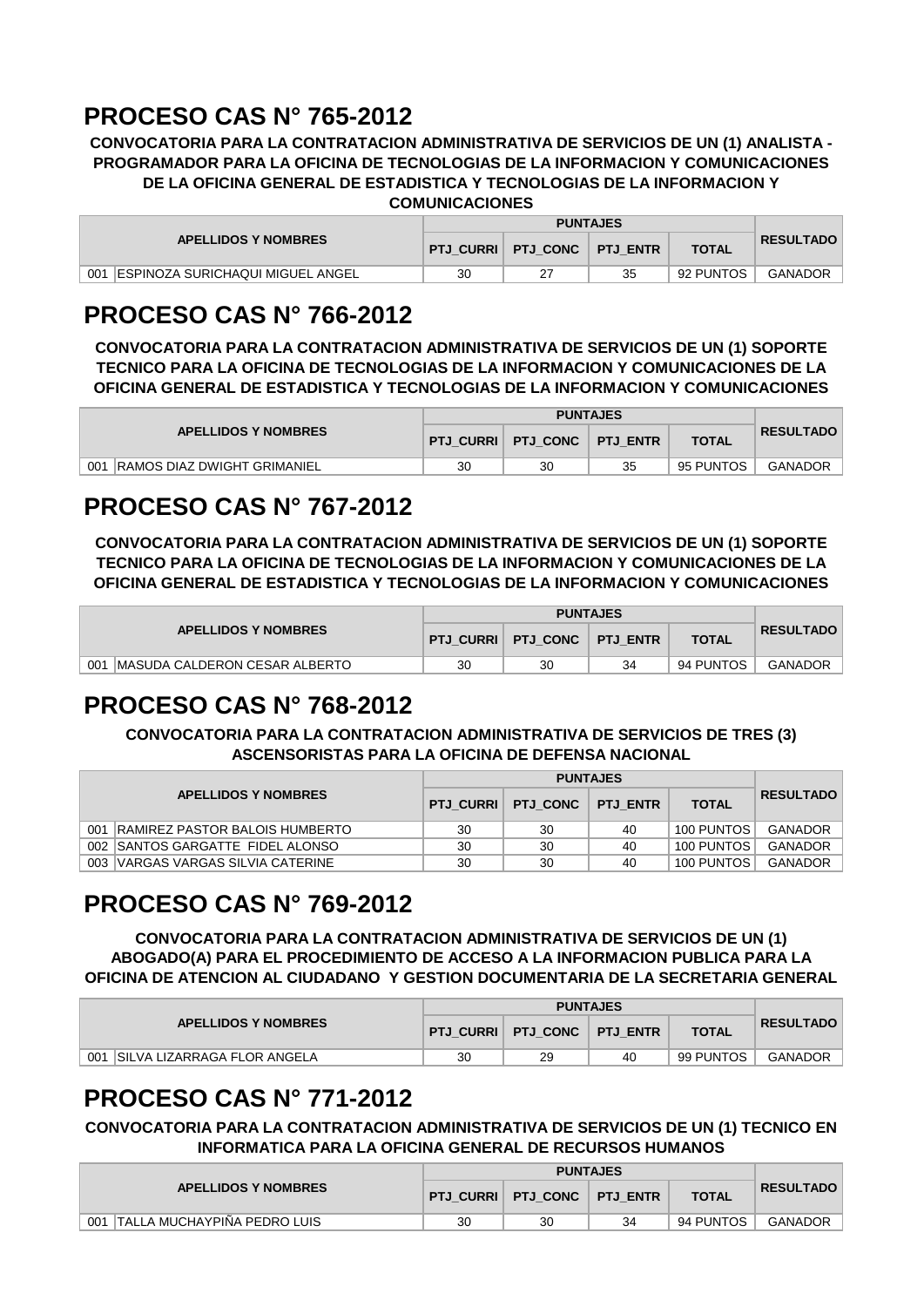# **PROCESO CAS N° 772-2012**

**CONVOCATORIA PARA LA CONTRATACION ADMINISTRATIVA DE SERVICIOS DE UN (1) ANALISTA DE INTERMEDIACION LABORAL PARA GRUPOS VULNERABLES PARA LA DIRECCION GENERAL DEL SERVICIO NACIONAL DEL EMPLEO**

| <b>APELLIDOS Y NOMBRES</b>            |    | PTJ CURRI   PTJ CONC   PTJ ENTR |    | <b>TOTAL</b> | <b>RESULTADO</b> |
|---------------------------------------|----|---------------------------------|----|--------------|------------------|
| CASTAÑEDA ESPINOZA MARIA LUISA<br>001 | 30 | 30                              | 40 | 100 PUNTOS   | GANADOR          |

## **PROCESO CAS N° 773-2012**

**CONVOCATORIA PARA LA CONTRATACION ADMINISTRATIVA DE SERVICIOS DE UN (1) ESPECIALISTA EN INTERMEDIACION LABORAL PARA LA DIRECCION GENERAL DEL SERVICIO NACIONAL DEL EMPLEO**

| <b>APELLIDOS Y NOMBRES</b>                  |    | PTJ_CURRI   PTJ_CONC   PTJ_ENTR |    | <b>TOTAL</b> | <b>RESULTADO</b> |
|---------------------------------------------|----|---------------------------------|----|--------------|------------------|
| 001<br><b>IRODRIGUEZ FARIAS ROSA JOSEFA</b> | 30 | 30                              | 40 | 100 PUNTOS   | GANADOR          |

#### **PROCESO CAS N° 774-2012**

**CONVOCATORIA PARA LA CONTRATACION ADMINISTRATIVA DE SERVICIOS DE UN (1) ANALISTA DE INTERMEDIACION LABORAL PARA LA DIRECCION GENERAL DEL SERVICIO NACIONAL DEL** 

**EMPLEO**

| <b>APELLIDOS Y NOMBRES</b>               |    | <b>PTJ CURRI PTJ CONC FTJ ENTR</b> |    | <b>TOTAL</b> | <b>RESULTADO</b> |
|------------------------------------------|----|------------------------------------|----|--------------|------------------|
| 001<br><b>ILOPEZ RIVERA LUIS ALBERTO</b> | 30 | 30                                 | 40 | 100 PUNTOS   | GANADOR          |

## **PROCESO CAS N° 775-2012**

**CONVOCATORIA PARA LA CONTRATACION ADMINISTRATIVA DE SERVICIOS DE UN (1) ANALISTA DE INFORMACION DEL MERCADO PARA LA DIRECCION GENERAL DEL SERVICIO NACIONAL DEL EMPLEO**

**PTJ\_CURRI PTJ\_CONC PTJ\_ENTR TOTAL** 001 MORENO AYALA YULISSA HAYDEE | 30 | 30 | 40 | 100 PUNTOS GANADOR **APELLIDOS Y NOMBRES RESULTADO PUNTAJES**

# **PROCESO CAS N° 777-2012**

**CONVOCATORIA PARA LA CONTRATACION ADMINISTRATIVA DE SERVICIOS DE UN (1) ESPECIALISTA EN PROMOCION SOCIAL I PARA LA DIRECCION DE PROMOCION LABORAL PARA PERSONAS CON DISCAPACIDAD DE LA DIRECCION GENERAL DE PROMOCION DEL EMPLEO**

| <b>APELLIDOS Y NOMBRES</b>                 |    | <b>PTJ CURRI PTJ CONC PTJ ENTR</b> | <b>TOTAL</b>     | <b>RESULTADO</b> |
|--------------------------------------------|----|------------------------------------|------------------|------------------|
| <b>MUÑANTE VALDEZ LUCY DEIFILIA</b><br>001 | 30 |                                    | <b>78 PUNTOS</b> | -------          |

# **PROCESO CAS N° 778-2012**

**CONVOCATORIA PARA LA CONTRATACION ADMINISTRATIVA DE SERVICIOS DE UN (1) ESPECIALISTA EN INFRAESTRUCTURA PARA LA UNIDAD DE INFRAESTRUCTURA DE LA OFICINA GENERAL DE ADMINISTRACION**

| <b>APELLIDOS Y NOMBRES</b>          |    |                      |                 |              |                  |
|-------------------------------------|----|----------------------|-----------------|--------------|------------------|
|                                     |    | PTJ CURRI FTJ CONC I | <b>PTJ ENTR</b> | <b>TOTAL</b> | <b>RESULTADO</b> |
| 001<br><b>ISACATOMA TINCO LIDIA</b> | 30 |                      | 33              | 90 PUNTOS    | <b>GANADOR</b>   |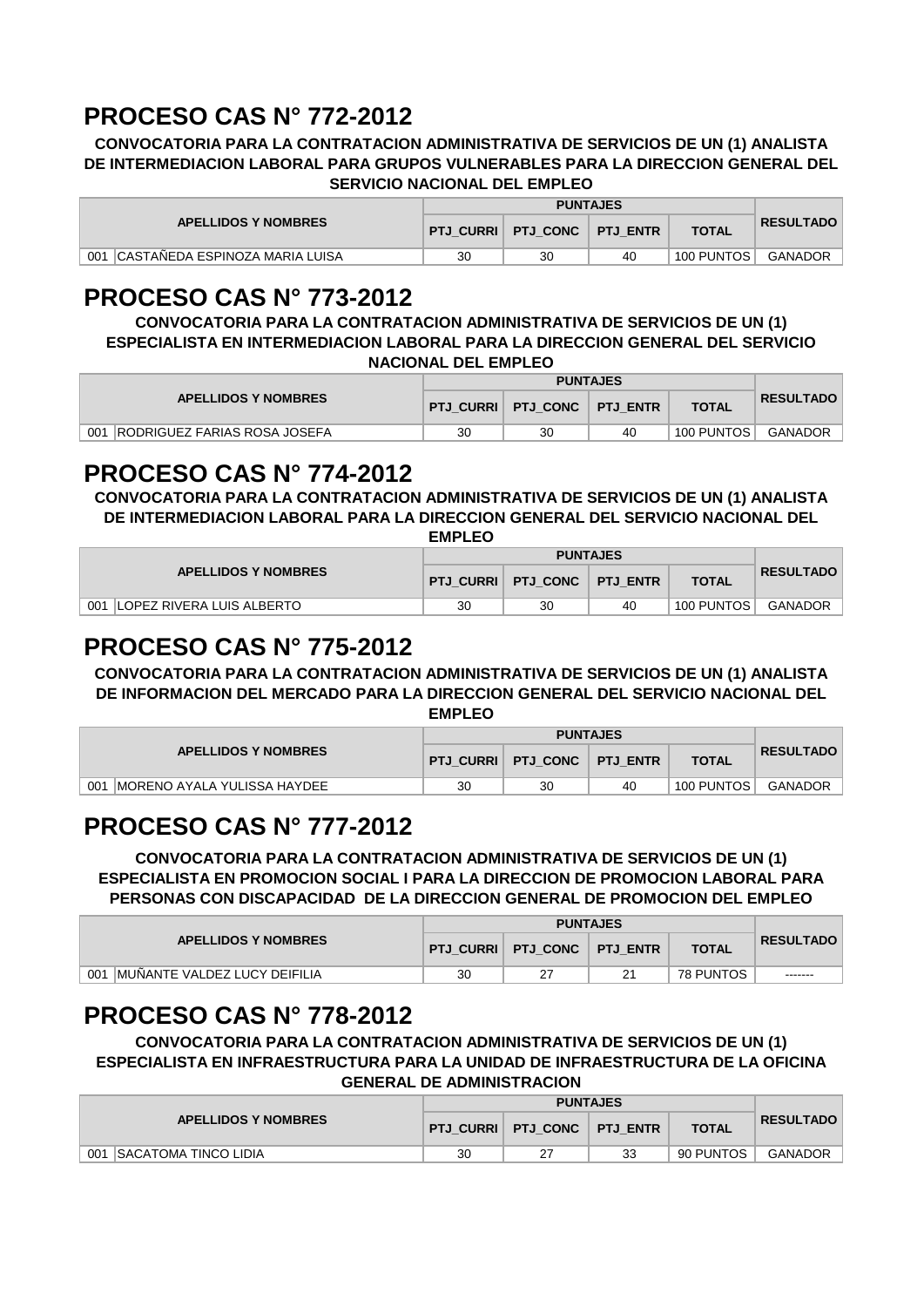## **PROCESO CAS N° 779-2012**

#### **CONVOCATORIA PARA LA CONTRATACION ADMINISTRATIVA DE SERVICIOS DE UN (1) ASESOR LEGAL PARA LA OFICINA GENERAL DE ADMINISTRACION**

| <b>APELLIDOS Y NOMBRES</b>      |    | PTJ CURRI   PTJ CONC   PTJ ENTR |    | <b>TOTAL</b> | <b>RESULTADO</b> |
|---------------------------------|----|---------------------------------|----|--------------|------------------|
| 001<br>ITAVARA GARCIA ROSA AYDA | 30 |                                 | 38 | 95 PUNTOS    | GANADOR          |

## **PROCESO CAS N° 780-2012**

#### **CONVOCATORIA PARA LA CONTRATACION ADMINISTRATIVA DE SERVICIOS DE UN (1) ESPECIALISTA EN MATERIA ADMINISTRATIVA PARA LA OFICINA GENERAL DE ADMINISTRACION**

| <b>APELLIDOS Y NOMBRES</b>                         |  |    | PTJ CURRI   PTJ CONC   PTJ ENTR |  | <b>TOTAL</b> | <b>RESULTADO</b> |
|----------------------------------------------------|--|----|---------------------------------|--|--------------|------------------|
| 001<br><b>IGUERRERO BARRERA MILAGROS ESPERANZA</b> |  | 30 | 30                              |  | 97 PUNTOS    | GANADOR          |

#### **PROCESO CAS N° 781-2012**

**CONVOCATORIA PARA LA CONTRATACION ADMINISTRATIVA DE SERVICIOS DE UN (1) ESPECIALISTA EN FINANZAS PARA LA OFICINA GENERAL DE ADMINISTRACION**

| <b>APELLIDOS Y NOMBRES</b>      |    | PTJ CURRI   PTJ CONC   PTJ ENTR |    | <b>TOTAL</b> | <b>RESULTADO</b> |
|---------------------------------|----|---------------------------------|----|--------------|------------------|
| 001<br> GUEVARA ALCANTARA ERICA | 30 | 30                              | 38 | 98 PUNTOS    | <b>GANADOR</b>   |

#### **PROCESO CAS N° 782-2012**

**CONVOCATORIA PARA LA CONTRATACION ADMINISTRATIVA DE SERVICIOS DE UN (1) ESPECIALISTA LEGAL PARA LA OFICINA GENERAL DE ADMINISTRACION**

| <b>APELLIDOS Y NOMBRES</b>             |    | PTJ CURRI   PTJ CONC   PTJ ENTR |    | <b>TOTAL</b> | <b>RESULTADO</b> |
|----------------------------------------|----|---------------------------------|----|--------------|------------------|
| 001<br>IALANIA ESCOBAR AMELIA NATHALIE | 30 |                                 | 33 | 90 PUNTOS    | GANADOR          |

## **PROCESO CAS N° 783-2012**

**CONVOCATORIA PARA LA CONTRATACION ADMINISTRATIVA DE SERVICIOS DE UN (1) ASESOR III PARA LA OFICINA GENERAL DE ADMINISTRACION**

| <b>APELLIDOS Y NOMBRES</b>                  |    | PTJ CURRI   PTJ CONC | <b>PTJ ENTR</b> | <b>TOTAL</b> | <b>RESULTADO</b> |
|---------------------------------------------|----|----------------------|-----------------|--------------|------------------|
| 001<br><b>IPONCE GAMBINI IVONNE MARISEL</b> | 30 | 30                   | 38              | 98 PUNTOS    | GANADOR          |

#### **PROCESO CAS N° 784-2012**

**CONVOCATORIA PARA LA CONTRATACION ADMINISTRATIVA DE SERVICIOS DE UN (1) ESPECIALISTA EN GESTION ADMINISTRATIVA PARA LA DIRECCION GENERAL DE DERECHOS FUNDAMENTALES Y SEGURIDAD Y SALUD EN EL TRABAJO**

| <b>APELLIDOS Y NOMBRES</b>                |    |                                 |    |              |                  |
|-------------------------------------------|----|---------------------------------|----|--------------|------------------|
|                                           |    | PTJ CURRI   PTJ CONC   PTJ ENTR |    | <b>TOTAL</b> | <b>RESULTADO</b> |
| 001<br><b>JAVALOS RAMOS MARTHA LUCILA</b> | 30 | 30                              | 40 | 100 PUNTOS   | GANADOR          |
| - - - - - - -<br>_ _ _ _ _ _ _            |    |                                 |    |              |                  |

## **PROCESO CAS N° 787-2012**

**CONVOCATORIA PARA LA CONTRATACION ADMINISTRATIVA DE SERVICIOS DE UN (1) ASESOR(A) PARA LA DIRECCION REGIONAL DE TRABAJO Y PROMOCION DEL EMPLEO DE LIMA METROPOLITANA**

| <b>APELLIDOS Y NOMBRES</b>             |    | PTJ_CURRI   PTJ_CONC   PTJ_ENTR |  | <b>TOTAL</b> | <b>RESULTADO</b> |
|----------------------------------------|----|---------------------------------|--|--------------|------------------|
| 001<br>IHERBOZO COLQUE RICARDO GABRIEL | 30 |                                 |  | 94 PUNTOS    | GANADOR          |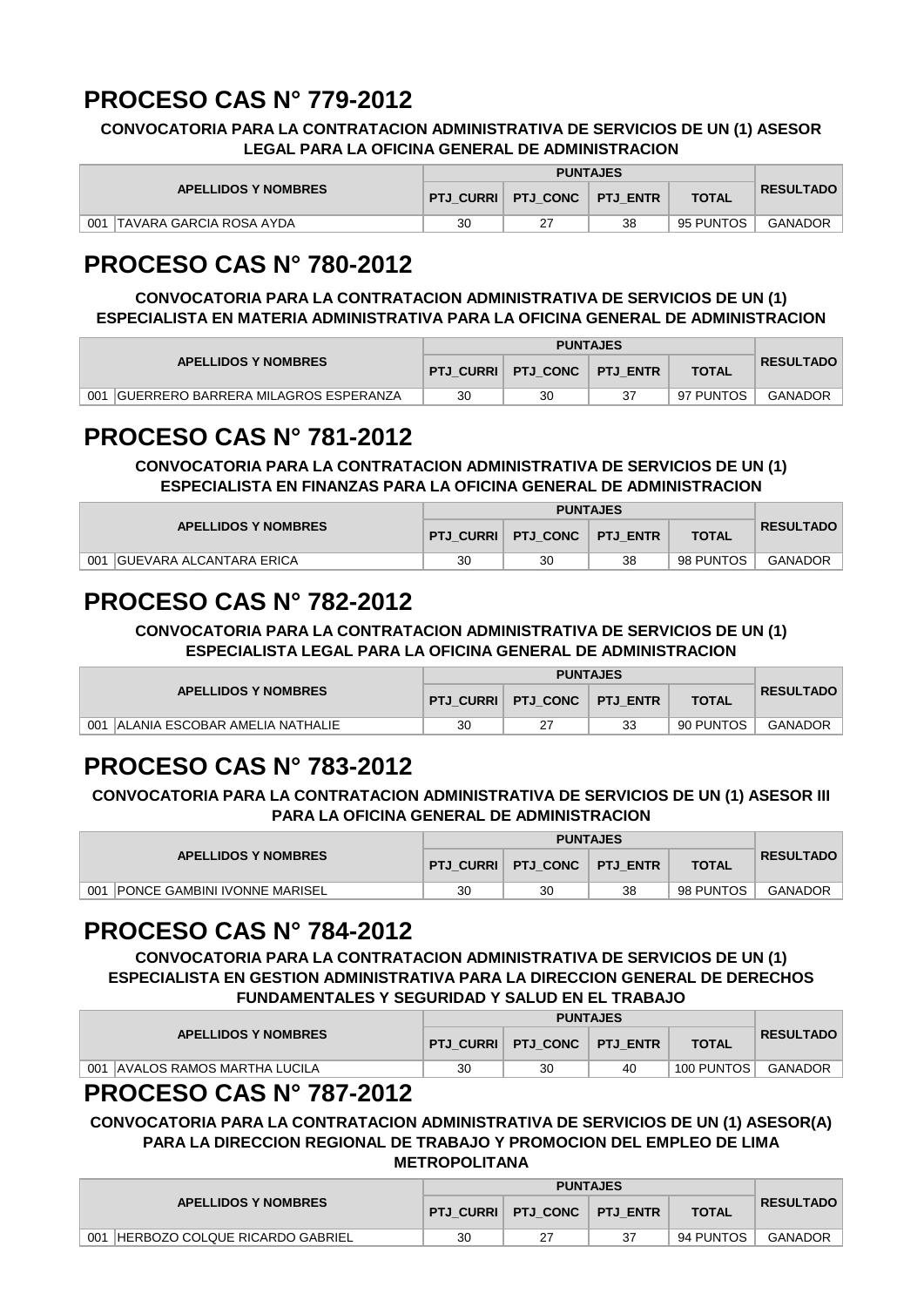# **PROCESO CAS N° 789-2012**

**CONVOCATORIA PARA LA CONTRATACION ADMINISTRATIVA DE SERVICIOS DE UN (1) TECNICO ADMINISTRATIVO PARA EL PROCEDIMIENTO DE ACCESO A LA INFORMACION PUBLICA PARA LA OFICINA DE ATENCION AL CIUDADANO Y GESTION DOCUMENTARIA DE LA SECRETARIA GENERAL**

| <b>APELLIDOS Y NOMBRES</b>            |    | PTJ CURRI   PTJ CONC   PTJ ENTR |    | <b>TOTAL</b> | <b>RESULTADO</b> |
|---------------------------------------|----|---------------------------------|----|--------------|------------------|
| 001<br><b>IGOMEZ DIAZ JEAN CARLOS</b> | 30 | 30                              | 40 | 100 PUNTOS   | GANADOR          |

#### **PROCESO CAS N° 790-2012**

**CONVOCATORIA PARA LA CONTRATACION ADMINISTRATIVA DE SERVICIOS DE UN (1) PROFESIONAL EN SEGURIDAD Y SALUD EN EL TRABAJO PARA LA DIRECCION GENERAL DE DERECHOS FUNDAMENTALES Y SEGURIDAD Y SALUD EN EL TRABAJO**

| <b>APELLIDOS Y NOMBRES</b>                     |    |                                    |    |              |                  |
|------------------------------------------------|----|------------------------------------|----|--------------|------------------|
|                                                |    | <b>PTJ CURRI PTJ CONC PTJ ENTR</b> |    | <b>TOTAL</b> | <b>RESULTADO</b> |
| 001<br><b>IPEYRONE VILLACORTA FIORELLA PIA</b> | 30 | 30                                 | 40 | 100 PUNTOS   | GANADOR          |

#### **PROCESO CAS N° 791-2012**

**CONVOCATORIA PARA LA CONTRATACION ADMINISTRATIVA DE SERVICIOS DE UN (1) AUXILIAR ADMINISTRATIVO PARA LA OFICINA GENERAL DE ESTADISTICA Y TECNOLOGIAS DE LA INFORMACION Y COMUNICACIONES**

| <b>APELLIDOS Y NOMBRES</b>           |    |                                 |    |              |                  |
|--------------------------------------|----|---------------------------------|----|--------------|------------------|
|                                      |    | PTJ CURRI   PTJ CONC   PTJ ENTR |    | <b>TOTAL</b> | <b>RESULTADO</b> |
| 001<br>INICHO RAMOS MARIA DEL CARMEN | 30 | 30                              | 39 | 99 PUNTOS    | <b>GANADOR</b>   |

#### **PROCESO CAS N° 792-2012**

**CONVOCATORIA PARA LA CONTRATACION ADMINISTRATIVA DE SERVICIOS DE UN (1) ABOGADO (A) PARA LA UNIDAD DE COBRANZA COACTIVA**

| <b>APELLIDOS Y NOMBRES</b>          |    |                                 |    |              |                  |
|-------------------------------------|----|---------------------------------|----|--------------|------------------|
|                                     |    | PTJ CURRI   PTJ CONC   PTJ ENTR |    | <b>TOTAL</b> | <b>RESULTADO</b> |
| 001<br>ISANTOS HOSTOS ELIANA CAROLA | 30 | 30                              | 33 | 93 PUNTOS    | GANADOR          |

## **PROCESO CAS N° 793-2012**

**CONVOCATORIA PARA LA CONTRATACION ADMINISTRATIVA DE SERVICIOS DE UN (1) ABOGADO(A) PARA LA UNIDAD DE COBRANZA COACTIVA**

| <b>APELLIDOS Y NOMBRES</b>                 |    |                                 |    |              |                  |
|--------------------------------------------|----|---------------------------------|----|--------------|------------------|
|                                            |    | PTJ CURRI   PTJ CONC   PTJ ENTR |    | <b>TOTAL</b> | <b>RESULTADO</b> |
| 001<br><b>GONZALES LIPPE JARHOL ARLESS</b> | 30 | 30                              | 38 | 98 PUNTOS    | GANADOR          |

## **PROCESO CAS N° 794-2012**

**CONVOCATORIA PARA LA CONTRATACION ADMINISTRATIVA DE SERVICIOS DE UN (1) ABOGADO (A) PARA LA UNIDAD DE COBRANZA COACTIVA**

| <b>APELLIDOS Y NOMBRES</b>               |    | PTJ CURRI   PTJ CONC | <b>PTJ ENTR</b> | <b>TOTAL</b> | <b>RESULTADO</b> |
|------------------------------------------|----|----------------------|-----------------|--------------|------------------|
| MOQUILLAZA ORELLANA LILIA ROSARIO<br>001 | 30 | 21                   | 35              | 86 PUNTOS    | -------          |
| 002 CASAS PEREIRA LUIS ANTONIO           | 30 | 24                   |                 | 71 PUNTOS    | -------          |

El puntaje mínimo requerido para cubrir cada vacante es de 90 (noventa) puntos, según las bases del presente concurso.

En el caso que dos o más postulantes por proceso alcancen el puntaje mínimo requerido, el